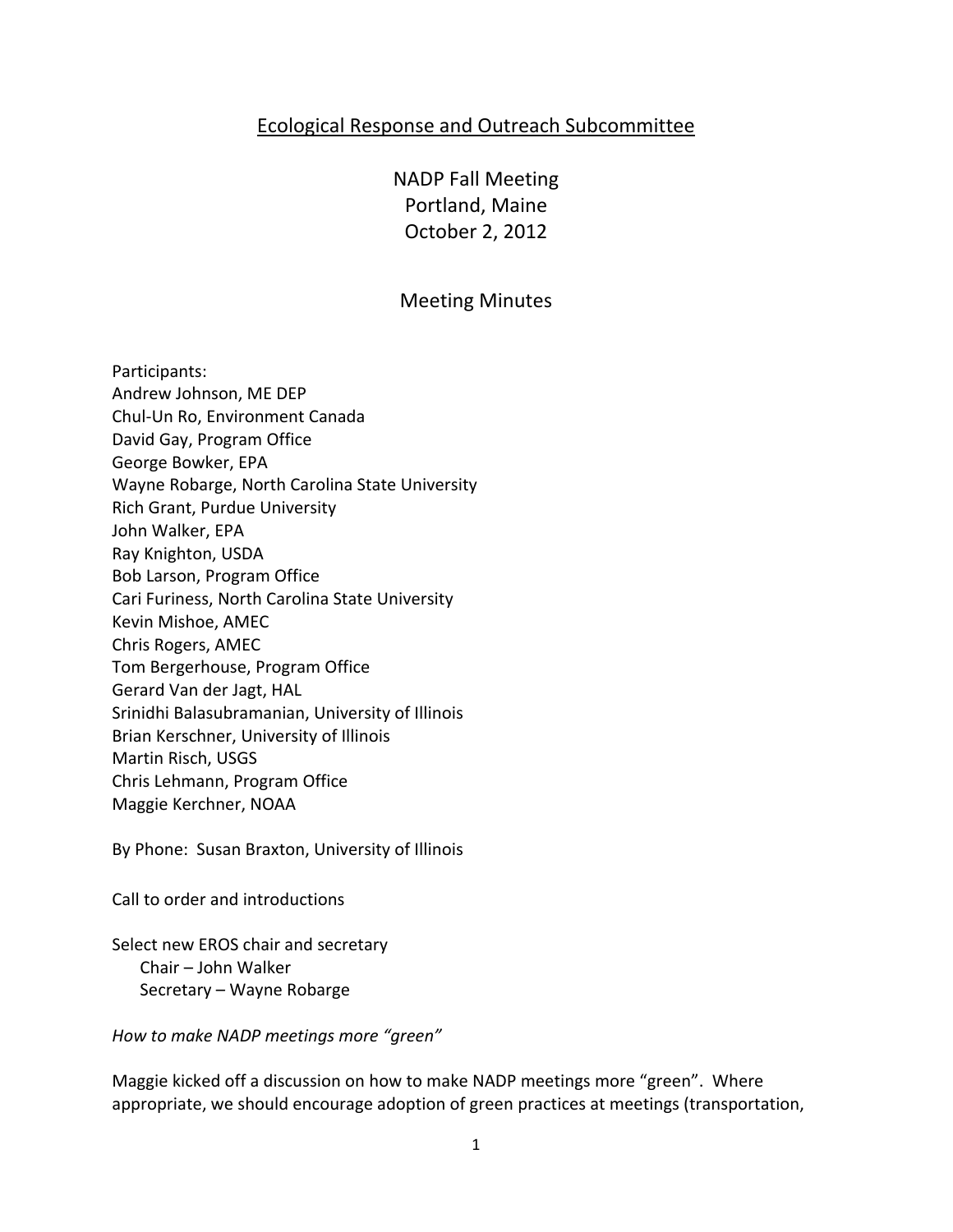paper reduction, etc). Mark Rhodes suggested maybe getting rid of the NADP "booklet". Perhaps we could make agendas available via smartphone or display them electronically in common areas. We could also let meeting participants choose electronic versus hardcopy materials during registration. Another option may be to use newsprint type material for a more concise hardcopy of the agenda including name, title and 250 character summary.

#### **Action – Follow up with more discussion of these ideas at spring meeting.**

#### *How should NADP news be disseminated to meeting participants?*

Maggie began the discussion by asking if we should send out NADP news to the listserv. Wayne Robarge noted that University people do not like unsolicited emails. David Gay responded that NADP doesn't send out updates very often for that reason. Maggie noted that the Earth Magazine coverage was a good example of something that should be sent out to the NADP community. Ray Knighton suggested that an RSS feed may be another option for getting information out. Rich Grant noted that if an RSS feed does not change much you just get rid of it. Bob Larson noted that more people use Facebook now and RSS feed is not used as much. Srinidhi asked about the possibility of a blogspot. Andy Johnson noted that we really do not get many emails on listserv. Bob Larson added that we usually only say "no" to including things that are not specifically NADP content on website and listserv.

David Gay said that we can still send out a blurb on the Earth Magazine article to the technical listserv. Maggie formally requested a listserv announcement of Earth Magazine article.

# **Action - David Gay will request electronic copy for distribution because article is not free and send out blurb to listserv.**

DMOS joined us at this point in the meeting and introductions followed.

#### *Annual maps presentation - Bob Larson*

This was a follow up to the spring discussion on whether to create maps prior to 1994. The protocol change in 1994 mostly influenced pH. When the protocol changed, it was decided that maps would not be made prior to change. Now temporal trends are much larger than the step change induced by the protocol change. So should we now publish maps prior to 1995? Changes in scale over time also make step change less noticeable.

Chris Rogers proposed a follow up motion to make it official that all analytes will be mapped back to 1985. This includes annual maps and animations for all analytes. Ray Knighton suggested putting a footnote about the protocol change on the page where you download the maps. Bob Larson noted that a footnote would be easy to add. Ray asked if the footnote could be added to the map itself and Bob replied that he would see how difficult that might be**.**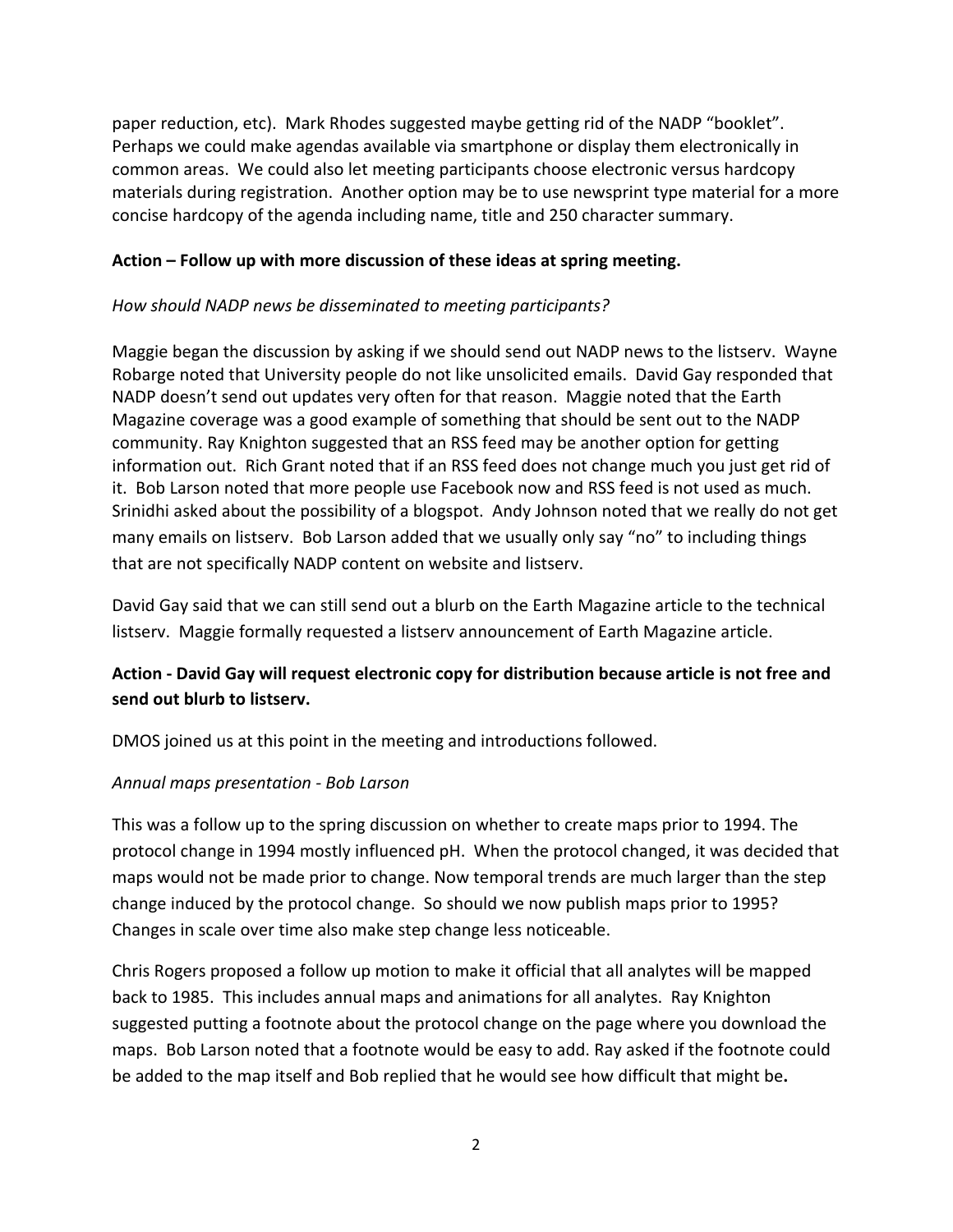Maggie suggested that this does not need to be a motion and that we should just note the actions that Bob will pursue and will communicate by email, including addition of a footnote on the website before spring. Bob will check to see how much effort it would take to put footnote or just hyperlink on maps themselves. Other formats will require changes to metadata. Rich Grant noted that some political folks will not visit a link but would have to see the information if it appears directly on the maps. Ray suggested that we consider including a  $2^{nd}$  page for this information with each map, which the group seemed to like.

## **Action - Bob will draft something for spring meeting and share with EROS.**

## *History table of changes to methodologies and equipment – Bob Larson*

We have site specific tables but the question is what to include for the public. Completeness varies across networks. Bob suggested that we include major equipment changes, sample start and end dates, and interruptions longer than some standard period but should not include pH and conductivity probe changes or personnel data. This would be available on the Site page as a new tab "Site History", which would bring up the table in reverse chronological order to the beginning of site operation. Rich Grant asked: "how long is a gap"? Bob suggested that 3 months guarantees a site will not make the map completeness criteria for a year.

## **Action – Bob will update EROS in the spring.**

## *Universal poster template*

A spring action item was to come up with a universal template for each network. David Gay put together a presentation of examples. These would ultimately be put in the educational section of the NADP website. Ray suggested that we put the templates where the general public can't access them. To deter misuse, we could post pdf examples but people would need to request actual templates through the NADP website. Then at least template usage could be tracked. Susan Braxton recommended that we require proper citation for data use. Citation can be provided automatically for export to reference databases.

## **Action - Follow up in the spring.**

## *Follow up to research on who is citing NADP data and for what purpose – Susan Braxton*

Google scholar is the best search tool for finding references to NADP. Getting more hits than expected. This process is not automated yet. David Gay noted that he lists DOI in annual publication lists. We could possibly have DOI imbedded in map series and data requests for each NADP network? This would facilitate easier tracking. Susan encourages NADP to take advantage of DOI. She is hoping that the University will have DOI capability by the end of the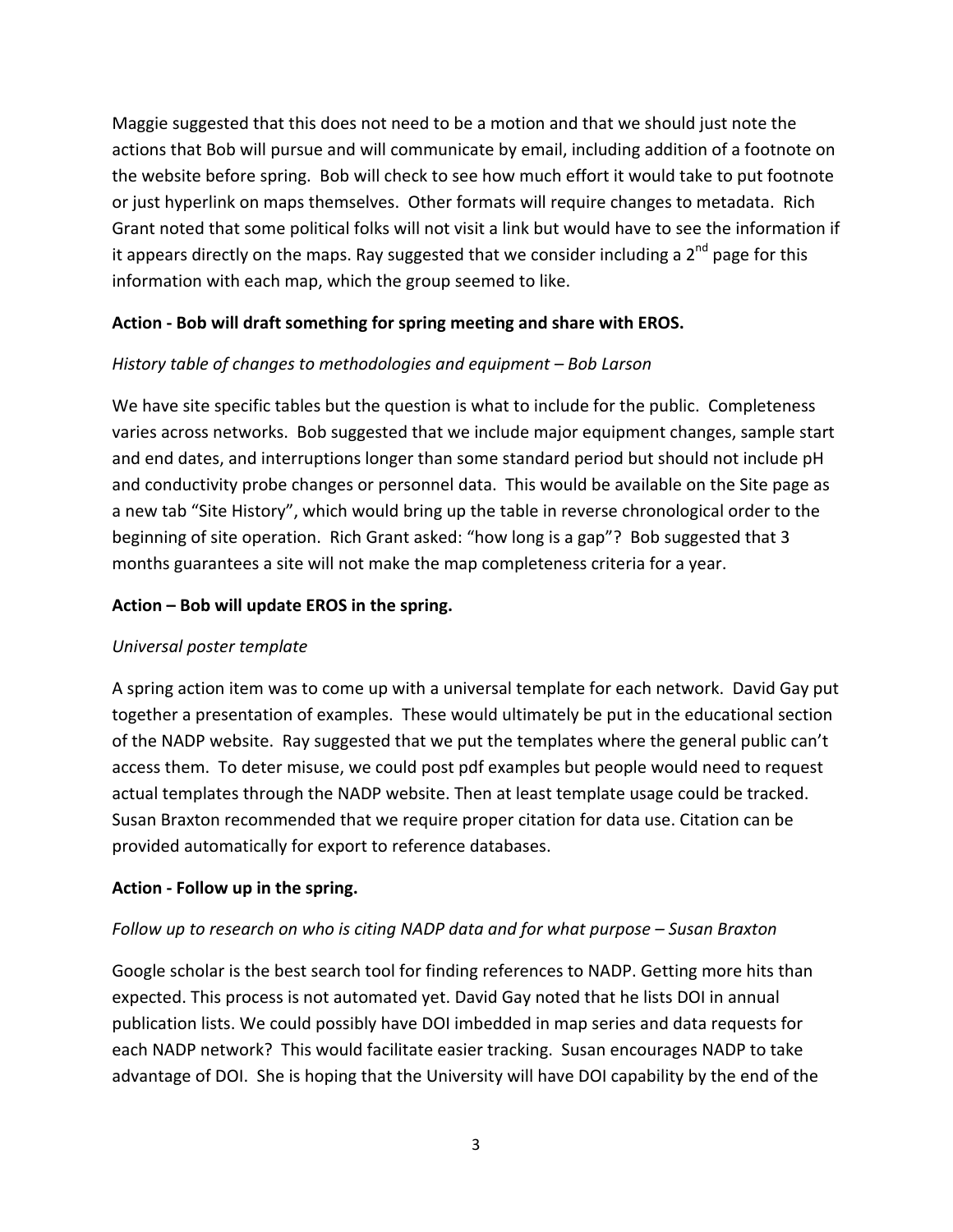fiscal year (end of June 2013). Subscription will include unlimited DOIs so NADP will not absorb any cost.

# **Action – Update at spring meeting.**

*New business*

Ray Knighton had a PhD student (Rodney Vance) go through the NADP bibliography list for 2011. 172 publications were rated by ability to access information.

42% publications used NADP data – significant documents

28% non-significant (referenced NADP but did not use data)

16% - not applicable (NADP only mentioned)

13% - citation not accessible

Of 42% significant publications

10% used data for model input

8% used for watershed deposition studies

5% used to check the accuracy of models and simulations

5% used for ecosystem assessment

2% used for various things such as assess soil quality, atmospheric PM, chloride mass balance, data comparison, etc

Ray wanted to extract a significant blurb from each publication but didn't get that far. The purpose was to document key significant findings and this should still be a goal. David Gay noted that this type of information does go into annual summary for agricultural experiment stations. Ray suggested that this information could be distilled down to a fact sheet for reporting to funding entities operating sites or thinking about contributing funding.

Maggie noted that his only addresses the research side and does not reflect use by education and others. We currently do not have a way to assess use by these other audiences. We really need to see how we can present this kind of information to larger NADP supporters. Ray noted that we should transition from reporting outcomes to impacts

# **Action – Revisit this in the spring.**

*Do we need a nitrogen educational tool? - Donna Schwede*